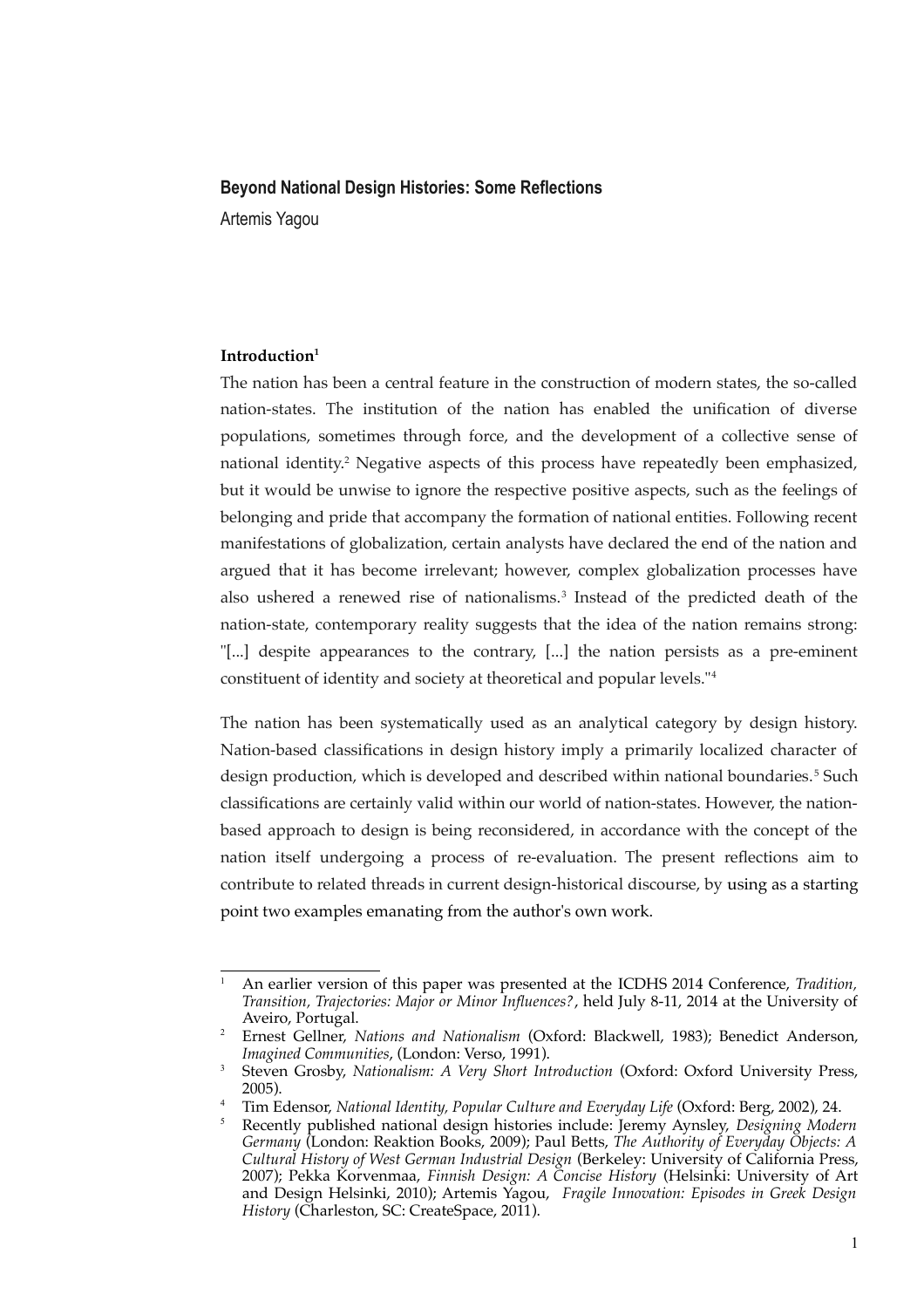# **"Mediterranean" and other labels**

The first example illustrates the common practice of attributing geography-based labels to design and the often problematic nature of such labelling. Greece, being one of the countries around the Mediterranean, is often classifed along and compared with other European Mediterranean countries such as Italy or Spain; assumed common traits of these countries are taken for granted. Recent events related to the economic crisis have further encouraged a rather superficial bundling of Mediterranean countries. Although certain shared features may not be denied, they should not be allowed to become central in the analysis of design. A deeper examination of economic and political phenomena reveals more differences than similarities affecting the design domain in the aforementioned countries.

For example, although Italy is related to Greece through geographical proximity and mentality affnities, cultural developments in the two countries have been substantially different. Contemporary Italian design is directly related to early manifestations of Italian craftsmanship, going back to the humanistic phenomenon of the Renaissance artist's studio. The tradition of producing objects of the highest quality is deeply ingrained in both the Italian North and South, with every region specializing in different materials such as clay, porcelain, glass, marble, leather, cloth, wood, metal, and so on. The artist's or craftsperson's studio has evolved into a complex system, whose most signifcant feature from a manufacturing and organizational point of view was its industrial dualism, in other words the successful mixture of craft and high technology that characterized Italian production throughout the 20th century. Design development in Italy was founded on the assimilation of small-scale craft production into a wider system of industrial manufacture. In this context, the small-scale, family-based frm has constituted a key factor of industrial development, through the articulation of local forms of traditional production and their interplay with new, large-scale models of industrial development.<sup>[6](#page-1-0)</sup> Such a hybrid system of modern industrial production based on solid crafts foundations was not achieved in Greece, a geographical area that was politically and culturally subordinate to the Ottoman Empire from the 15th to the early 19th century and experienced industrialization in a much more fragmented and incomplete manner. In this respect, the comparison between Greece and Italy is lacking validity and may be misleading.

On the other hand, unexpected affnities emerge between Greece and Denmark, a country not typically associated with Greece either in geopolitical or cultural terms.

<span id="page-1-0"></span><sup>&</sup>lt;sup>6</sup> Artemis Yagou, 'Style over substance? The reception of Italian design in Greece', *AIS/Design Storia e Ricerche* [Electronic], no 2, November 2013. http://www.aisdesign.org/aisd/style-over-substance-the-reception-of-italian-design-ingreece (accessed December 12, 2014).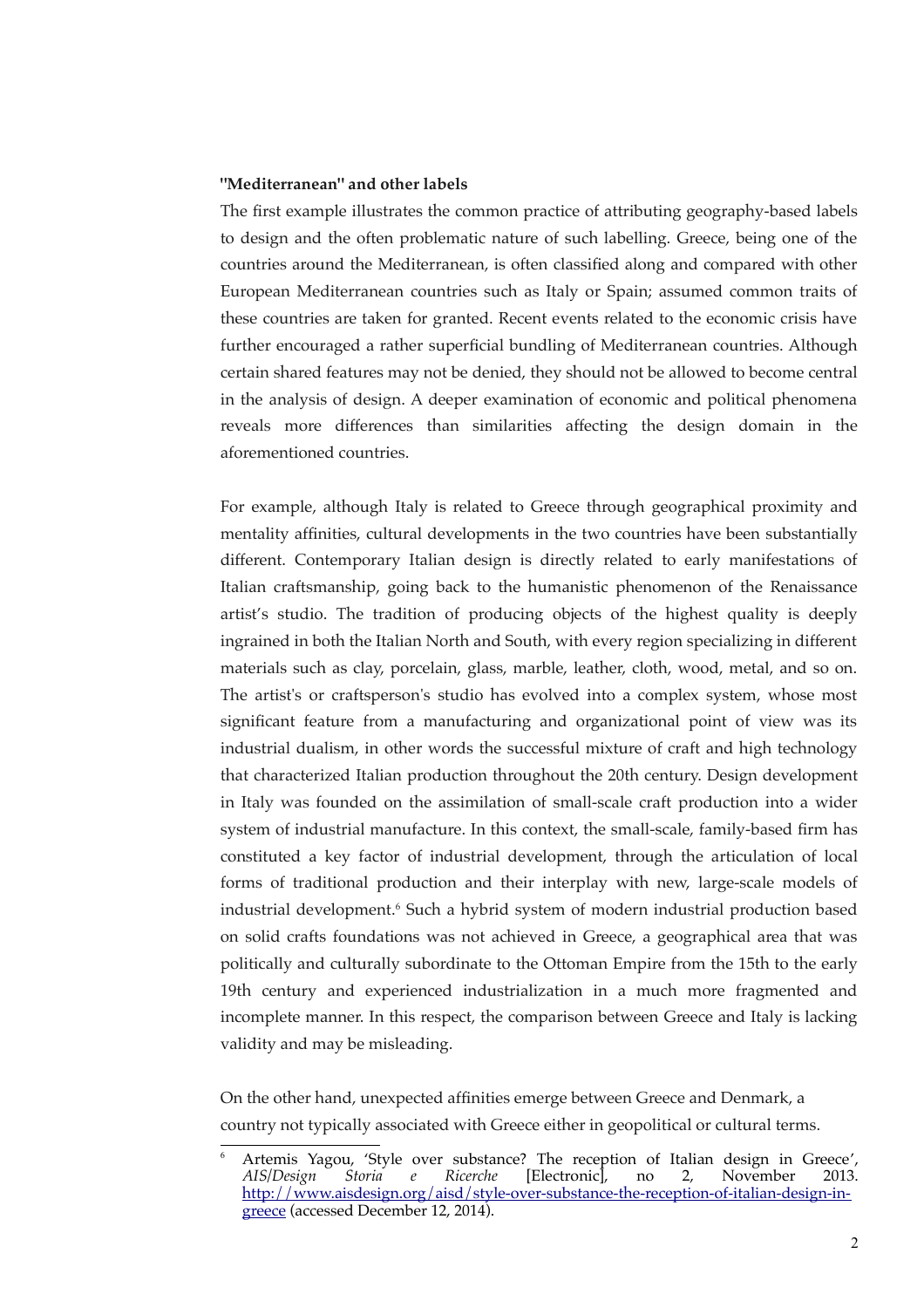Denmark presents many similarities to Greece in the sense that, until the beginning of the 20th century, it was also an agrarian society of the European periphery with very limited production base and could not be classifed among the developed or industrial states. Subsequently, underpinned by a sophisticated cooperative system, Denmark achieved strong industrial production with emphasis on foodstuff and consumer goods.[7](#page-2-0) In Greece, the dominance of an individualistic sociocultural environment and of clientelistic relations between citizens and state has led to a completely different direction.<sup>[8](#page-2-1)</sup> Although examining Greece and Denmark in conjunction may at first appear as an unusual or even inappropriate choice, their juxtaposition is eventually meaningful in the sense that highlights it the multifarious factors affecting design and the various possibilities of design development.

Therefore, the comparisons of Italy and Denmark with Greece suggest that the application of geographical labels and groupings in design history can be controversial and may limit the scope and validity of historical analysis.

## **Exporting and re-importing cultural and national identity**

The second example refers to the construction of national identity, a process that is far from straightforward or confned within the boundaries of a nation-state. Two cases of vastly different societies will be described in brief.

The frst case is Greece, a nation-state founded in 1830 following a war of independence from the Ottoman Empire. The nation's identity was established on the adoption of the identifcation of modern Greek people as direct descendants and cultural heirs of the ancient Greeks. This was in fact a process of importing the relevant ideology from other European states: Ancient Greece had been re-discovered during the Renaissance and its literary heritage had been studied and admired by advanced European states in the centuries that followed.<sup>[9](#page-2-2)</sup> Identifying 19th century Greece as a continuation of ancient Hellas generated the founding myth of the modern Greek state and even played a decisive role as a legitimizing factor for the existence of the young and insecure country.[10](#page-2-3) Almost two centuries later, the resulting ideology of *Greekness* remains today a powerful force infuencing Greek national consciousness and directly affecting local

<span id="page-2-0"></span><sup>7</sup> György Ranki, *Perifereiakes Evropaikes Oikonomies: 19os-20os Aionas (The Economies of the European Periphery: 19th-20th Century)*, (Hermoupolis, Greece: The Scientifc and Cultural Foundation of the Cyclades, 1986). [In Greek]

<span id="page-2-1"></span><sup>8</sup> Nikos Mouzelis, *Modern Greece: Facets of Underdevelopment* (London: MacMillan: 1978).

<span id="page-2-2"></span><sup>9</sup> Nassia Yakovaki, *Evropi meso Elladas: Mia Kambi stin Evropaiki Autosyneidisi* (Europe through Greece: A Turn in European Self-consciousness) (Athens: Hestia, 2006). [In Greek]

<span id="page-2-3"></span><sup>10</sup> John S. Koliopoulos and Thanos M. Veremis, *Greece - The Modern Sequel: From 1831 to the Present (*London: Hurst & Company, 2002).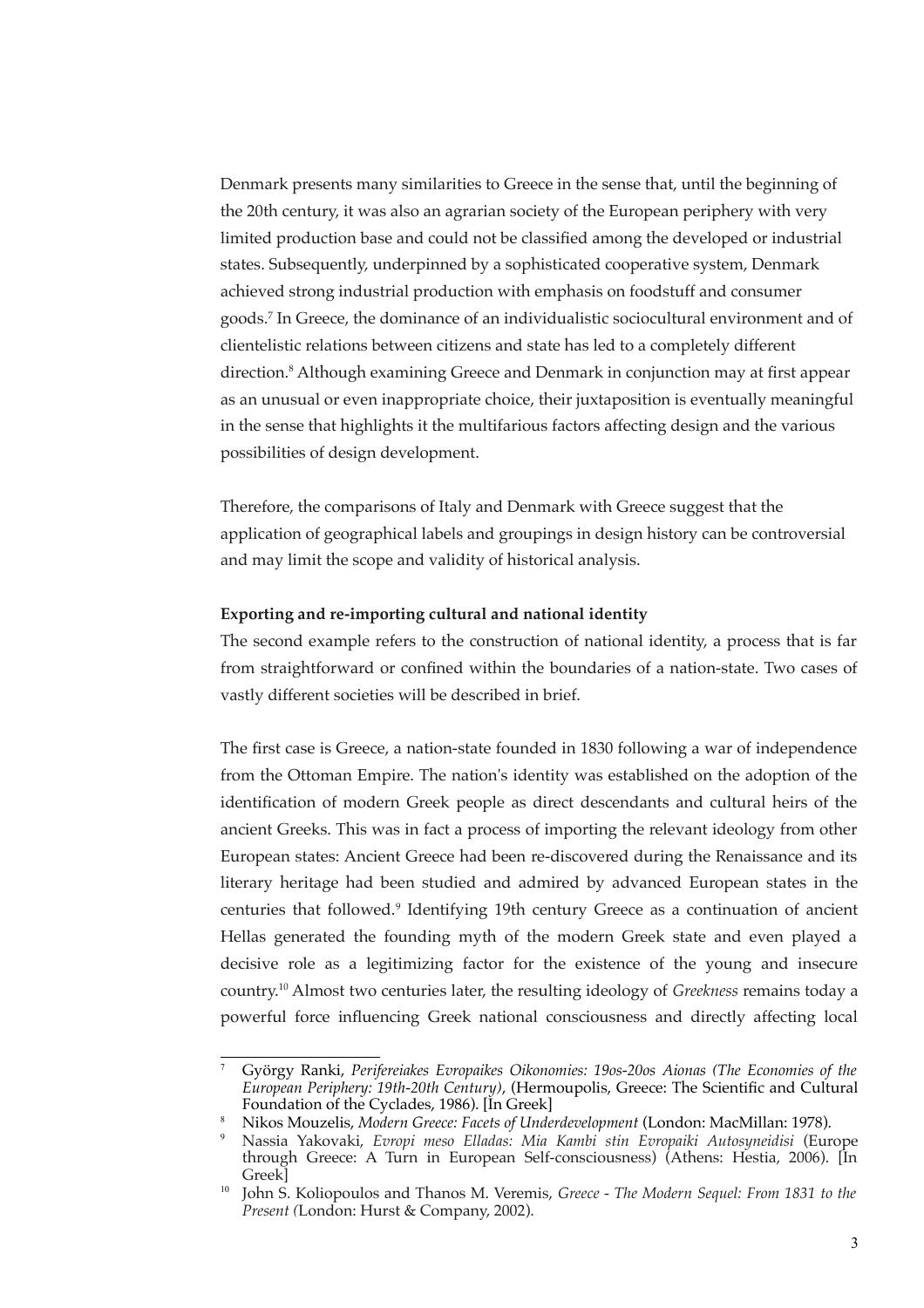manifestations of design.<sup>[11](#page-3-0)</sup>

The second case refers to design and cultural identity in Japan and specifcally to the *Mingei* theory and *Mingei* (Folkcrafts) movement for the recognition and creation of folk crafts. The *Mingei* movement, conceptualized in 1920s Japan by Yanagi Soetsu, has spread world-wide since the 1950s, creating phenomena as diverse as *mingei* museums, connoisseurs and collectors, shops, and restaurants. The related theory, at its core and in the form of its adaptation by British potter Bernard Leach, has long been an infuential "Oriental" aesthetic for studio craft artists in the West. If Orientalism is defned as the Occidental construction of the Orient, then Yanagi is credited with the absorption and re-appropriation of Orientalism to found his aesthetic discourse of modernity in Japan. Yanagi and his circles promoted *mingei* in the modern system of industrial capitalism, they constructed *mingei* as authentic "tradition", and thus generated a process of "cultural re-invention". Yanagi's nationalist modernism became part of *Japaneseness* and the rise of cultural nationalism in Japan, a process of "oriental" and "reverse" Orientalism suggesting the recurring and transferable nature of the system of Orientalism.<sup>[12](#page-3-1)</sup>

There are indeed fascinating similarities in these processes of exporting, re-importing, and adapting cultural ideas in Greece and Japan; their vastly distant and different geographical and cultural contexts have no direct infuence to each other but offer insights into the development of cultural patterns. This second example suggests the hybrid and cross-fertilizing properties of networks shaping and transforming ideas of national identity, ideas that in turn infuence design.

# **From national to transnational**

The design examples sketchily presented indicate the multiplicity of developmental and design phenomena and their nuances; to understand such phenomena, it would be necessary to pursue detailed, in-depth case studies and avoid stereotypical and superficial labellings that limit and undermine design-historical understanding. More generally, design history and the wider feld of design studies are relatively new and still laden with problems of identity and direction. Margolin has recently argued about the "chaos in the domain of design"; he has also claimed that "we lack a design world that can not only coherently account for the diversity and complexity of design in the present but can also demonstrate through a broadened design history how we arrived at this moment and can project how to carry it forward into the future."<sup>[13](#page-3-2)</sup> Another

<span id="page-3-0"></span><sup>11</sup> Yagou, *Fragile Innovation*, 129-152.

<span id="page-3-1"></span><sup>12</sup> The material on *mingei* draws on Yuko Kikuchi, *Japanese Modernisation and Mingei Theory: Cultural Nationalism and Oriental Orientalism* (London: RoutledgeCurzon, 2004).

<span id="page-3-2"></span><sup>13</sup> Victor Margolin, "Design Studies: Tasks and Challenges", *The Design Journal*, vol. 16, no. 4 (2013): 405.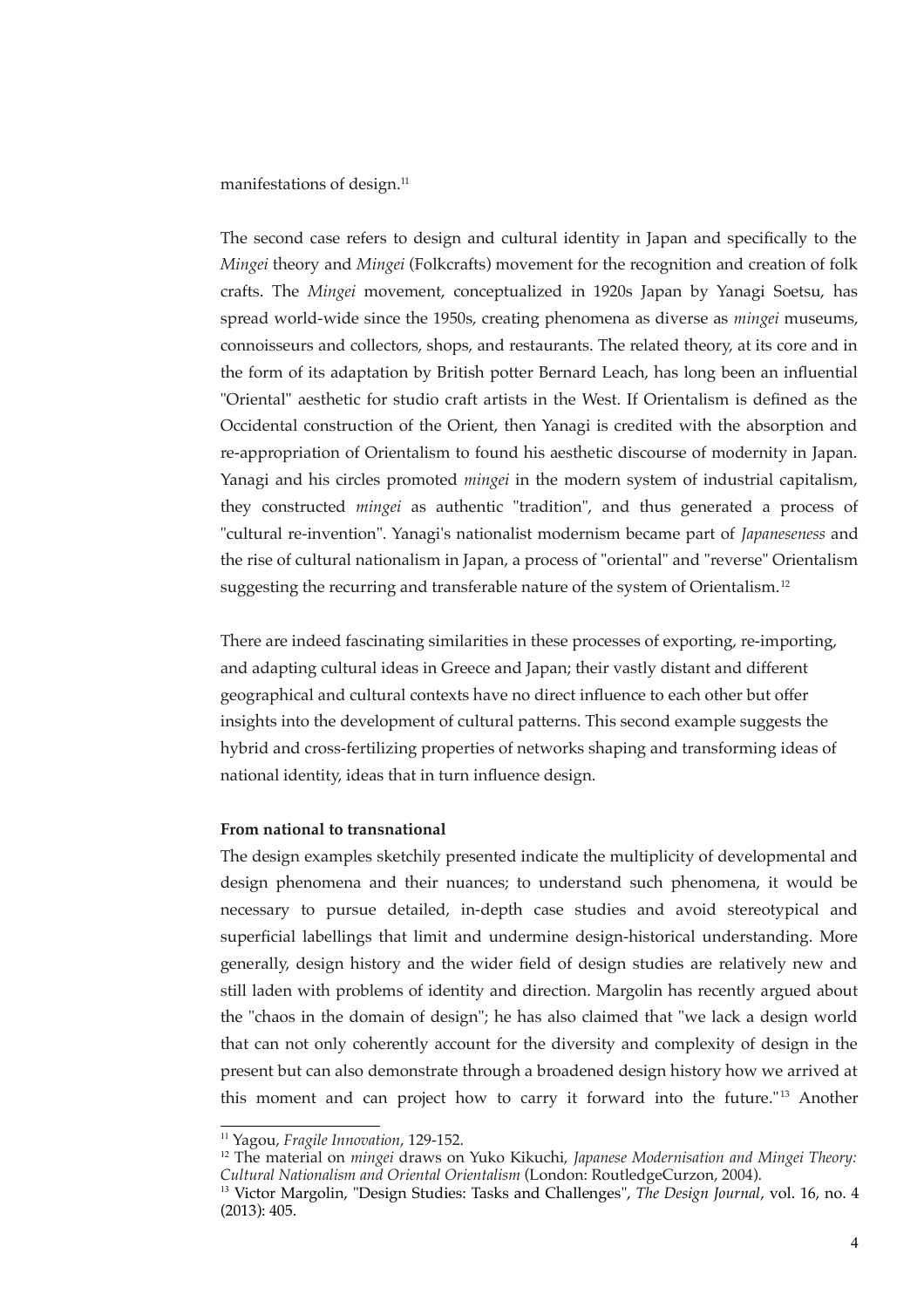commentator has spoken of "the insular world of design history"<sup>[14](#page-4-0)</sup>; it has also been emphasized that design history needs to become relevant beyond the design ghetto. [15](#page-4-1)

In support of these criticisms, I would argue that, as far as the concept of national identity is concerned, design history needs to avoid practices of stereotyping, and indeed deal with identity as a process, not an essence: a dynamic procedure of identity formation or identifcation which is continually being remade, a process of becoming rather than being.<sup>[16](#page-4-2)</sup> It is significant that Europe, the continent on which nation states and nationalism were born, is the part of the world where nationalism is not as dominant in collective conscience as in other parts of the world and where the nation does not constitute the fundamental element of identity.[17](#page-4-3) Nation-centered history obscures those other forms of individual or collective identity, other "scales of lived history".[18](#page-4-4) Although national identity has been the primary mechanism that has defned belonging in the modern world and has set boundaries between "'us' and 'them'",[19](#page-4-5) there is today a whole range of"'smaller", more negotiable identities (including virtual and even discarded ones) that define us, "the denizens of a liquid modern world".<sup>[20](#page-4-6)</sup>

It appears then necessary to move beyond stereotypical classifcations of the nation in design history and embrace a more refned understanding of how history unfolds, by looking at a wider context – not necessarily one of direct exchanges – and by identifying patterns that affect design. In the last few years, there has indeed been a tendency for the study of history "beyond the nation", a turn towards "transnational" or "global" approaches. In the feld of design, a number of publications and initiatives have explored these issues and addressed possibilities and pitfalls.<sup>[21](#page-4-7)</sup>

<span id="page-4-0"></span><sup>&</sup>lt;sup>14</sup> Jonathan Barnbrook, Comment during the Papanek Symposium 2013 - Emerging and Alternative Economies of Design: The Social Imperative of Global Design, University of Applied Arts Vienna, 14-15 November 2013.

<span id="page-4-1"></span><sup>&</sup>lt;sup>15</sup> Steven Heller and Georgette Ballance, *Graphic Design History* (New York: Allworth Press, 2001), ix.

<span id="page-4-2"></span><sup>16</sup> Edensor, *National Identity, Popular Culture and Everyday Life,* 24.

<span id="page-4-3"></span><sup>17</sup> Dimosthenis Kourtovik, *Elliniko Hangover (Greek Hangover),* (Athens: Nefeli, 2005), 115. [In Greek]

<span id="page-4-4"></span><sup>&</sup>lt;sup>18</sup> Erik van der Vleuten, "Towards a Transnational History of Technology: Meanings, Promises, Pitfalls", *Technology and Culture*, vol. 49, no. 4 (2008), 982.

<span id="page-4-5"></span><sup>19</sup> Zygmunt Bauman, *Identity* (Cambridge: Polity Press, 2004), 21.

<span id="page-4-6"></span><sup>20</sup> Ibid., 26.

<span id="page-4-7"></span><sup>&</sup>lt;sup>21</sup> For example: Karen Fiss and Hazel Clark, eds., Design in a Global Context: Envisioning Postcolonial and Transnational Possibilities, *Design Issues* 25, no. 3 (2009); Glenn Adamson, Giorgio Riello, and Sarah Teasley, eds., *Global Design History* (London: Routledge, 2011); Ksenija Berk, Symposium Review of "Balkan Locus-Focus: Long 20th Century Visual Communication Design Histories" Izmir University of Economics (IEU), Izmir, Turkey (June 29–30 2012), *Design Issues* 30, no. 3 (2014): 92-95; Yuko Kikuchi with Yunah Lee, Special Issue: Transnational Modern Design Histories in East Asia, *Journal of Design History*, vol. 27, no. 4 (2014); as well as the conference series organized by ICDHS, the International Committee for Design History and Design Studies (www.ub.edu/gracmon/icdhs/, accessed December 12, 2014).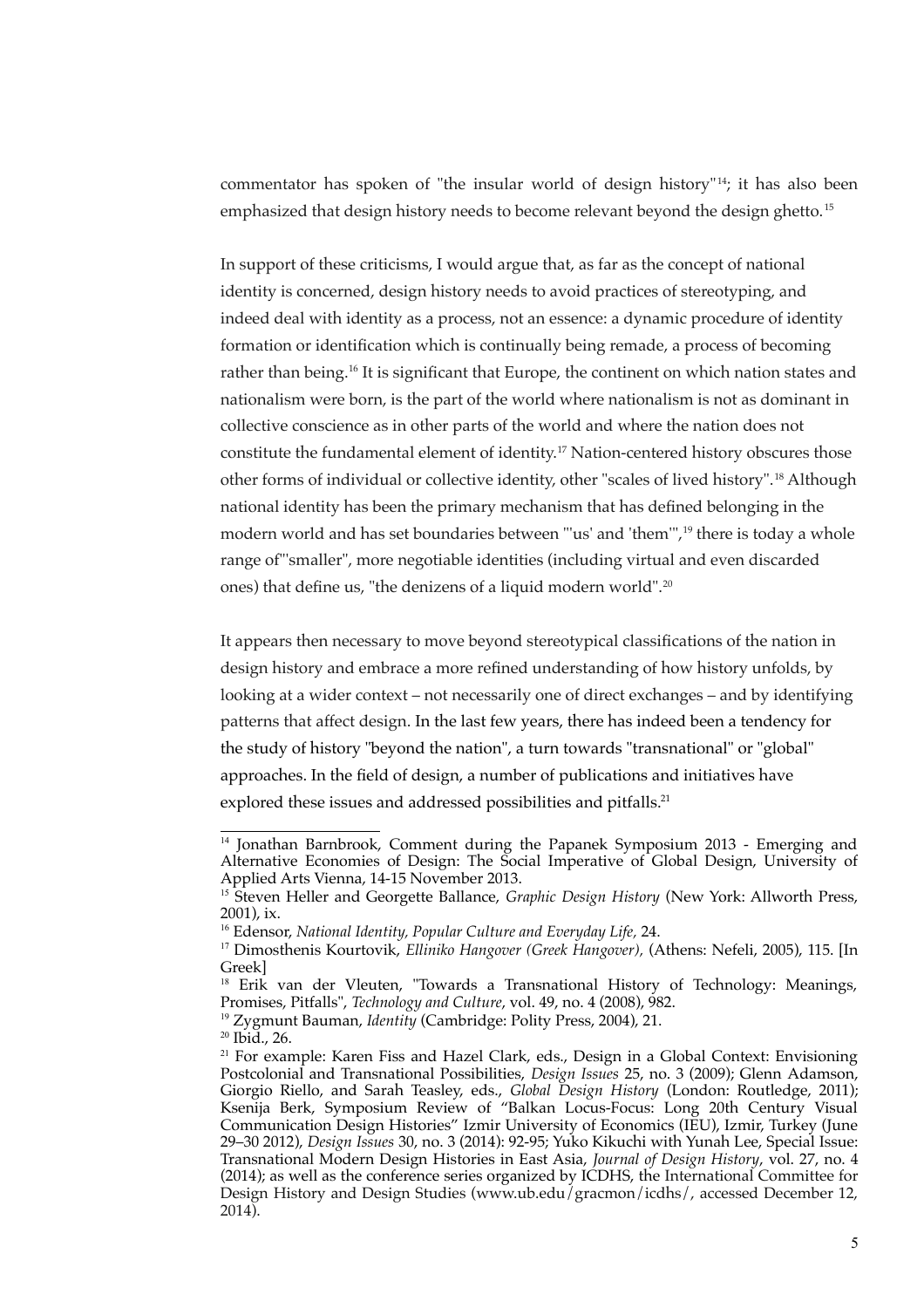## **Transnationalism as a larger trend**

Two more academic felds, museum studies and history of technology, offer further examples of this historiographic tendency; the respective discussions outlined below may inform and germinate the history of design.

In museum studies, the concept of transnationalism has been proposed as a response to the problems posed by nation-based approaches. Meyer and Savoy question the recurring assertion that, as an institution, the museum has largely functioned as a venue for the formation of specifcally national identities; they highlight instead the museum as a product of transnational exchange processes.[22](#page-5-0) Rather than seeing museums as "mirrors of competing national cultures", they acknowledge "the existence of another, more complex, multi-facetted level - one that is marked by transnational crossfertilizations."[23](#page-5-1) They claim that, "aside from all of the national labelling and nationrelated intentions, at the level of concrete activity the museums in Europe always had been a product of cross-border entanglements.<sup>[24](#page-5-2)</sup> By drawing on the work by Patel, Iriye and Saunier, Meyer and Savoy argue that transnational history pays attention to the dependencies and the transferrals that cross territorial and political boundaries - the reciprocal perceptions and transmissions, and focus on the links and fows between people, ideas, products, processes, and patterns, while also acknowledging the continued relevance of the nation-state paradigms and the varying intensity of cross-boundary transfers over time.<sup>[25](#page-5-3)</sup> It is crucial to emphasize the fact that national boundaries do exist and nations remain valid as points of reference for analysis, but that such boundaries are also crossed.<sup>[26](#page-5-4)</sup>

In the same vein, a transnational agenda and way of thinking underpinned Tensions of Europe: Technology and the Making of Europe, a pan-European research network and program on the history of technology which has also been described as a "major experiment" and an exploration of new forms of collective research.<sup>[27](#page-5-5)</sup> Although a number of risks await the historian of technology who follows the transnational approach, two core benefits have also been identified, the first being the investigation of topics previously neglected, underestimated, or inadequately conceptualized, and, secondly, a novel understanding of global or regional integration issues, but also of

<span id="page-5-0"></span><sup>22</sup> Andrea Meyer and Bénédicte Savoy, eds., *The Museum is Open: Towards a Transnational History of Museums 1750-1940* (Berlin: De Gruyter, 2014), back cover.

<span id="page-5-1"></span><sup>23</sup> Meyer and Savoy, *The Museum is Open,* 1.

<span id="page-5-2"></span><sup>&</sup>lt;sup>24</sup> Ibid., 11.

<span id="page-5-3"></span><sup>25</sup> Ibid., 5-6.

<span id="page-5-4"></span> $26$  Ibid., 6.

<span id="page-5-5"></span><sup>&</sup>lt;sup>27</sup> van der Vleuten, "Towards a Transnational History of Technology", 975.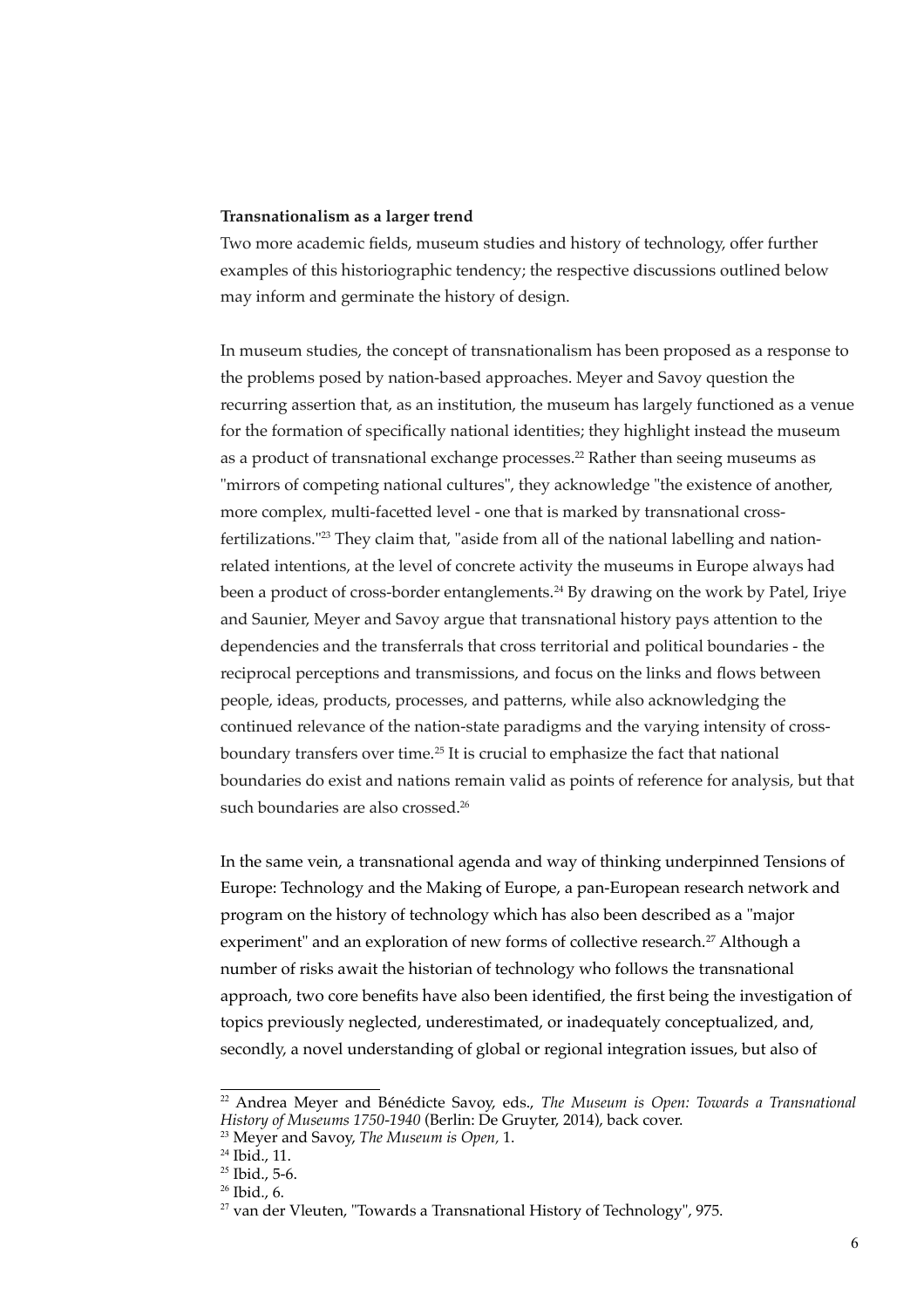national and local history.[28](#page-6-0) The Tensions of Europe project proposal had stated as one of its aims to study "Europe as something more than a collection of partly contrasting and partly overlapping national experiences"<sup>[29](#page-6-1)</sup>, a formulation that echoes the emerging significance of "minor-to-minor" interregional/community horizontal interactions.<sup>[30](#page-6-2)</sup> These observations may then be related to the two examples presented in the beginning of this paper: transnational studies may include the comparative examination of geographically distant nations, on the basis that parallel developments in such countries offer a deeper and more nuanced understanding of design-historical mechanisms regardless of locality and culture. Complex flows, connections, and interrelations should be described to demonstrate the "enmeshment of national and transnational features"<sup>[31](#page-6-3)</sup>; synthesis is required.

## **The idea of cosmopolitanism**

In recent times the discourse of the global has exploded, to the point that "the global has become commonplace", $32$  which may lead to trivilization of the concept. Furthermore, the distinction between "global" and "transnational" remains tenuous.<sup>[33](#page-6-5)</sup> Adding to the complexity of the discourse, cosmopolitanism is another idea that has been coined and which might prove useful to design historians. By using this idea, Beck and Levy have recently argued for a "re-imagination of nationhood", of a cosmopolitan reconfiguration of nationhood that overcomes the territorial fxation of the social sciences and shifts our attention to temporal dimensions. $34$  They argue that "the sociological dynamics of cosmopolitanization imply an interactive relationship between the global and the local"[35](#page-6-7) and that "cosmopolitanism does not negate nationalism"[36](#page-6-8), but may complement it and act as the mechanism through which nationhood is re-imagined.<sup>[37](#page-6-9)</sup> Additionally, given that all modern national movements tend to include both isolationist and cosmopolitan trends, cosmopolitanism should not be conceived in opposition to nationalism.<sup>[38](#page-6-10)</sup> As van der Vleuten claims, "the nation-state remains a key analytical category that should be

<span id="page-6-0"></span><sup>28</sup> Ibid., 986-988.

<span id="page-6-1"></span><sup>29</sup> Ibid., 976.

<span id="page-6-2"></span><sup>&</sup>lt;sup>30</sup> Kikuchi with Lee, "Transnational Modern Design Histories in East Asia: An Introduction", 325.

<span id="page-6-3"></span><sup>31</sup> Meyer and Savoy, *The Museum is Open*, 14.

<span id="page-6-4"></span><sup>32</sup> Adamson, Riello and Teasley, *Global Design History*, 1.

<span id="page-6-5"></span><sup>&</sup>lt;sup>33</sup> Yuko Kikuchi with Yunah Lee, "Transnational Modern Design Histories in East Asia: An Introduction", *Journal of Design History*, vol. 27, no. 4 (2014): 325.

<span id="page-6-6"></span><sup>&</sup>lt;sup>34</sup> Ulrich Beck and Daniel Levy, "Cosmopolitanized Nations: Re-Imagining Collectivity in World Risk Society", *Theory, Culture & Society*, vol. 30, no. 3 (2013): 3.

<span id="page-6-7"></span><sup>35</sup> Ibid., 6.

<span id="page-6-8"></span><sup>36</sup> Ibid., 9.

<span id="page-6-9"></span><sup>37</sup> Ibid., 5-6.

<span id="page-6-10"></span><sup>&</sup>lt;sup>38</sup> Daniele Conversi, "Cosmopolitanism and Nationalism," in Athena S. Leoussi and Anthony D. Smith, eds., *Encyclopedia of Nationalism* (Oxford: Transaction Publishers, 2000), 34-39.